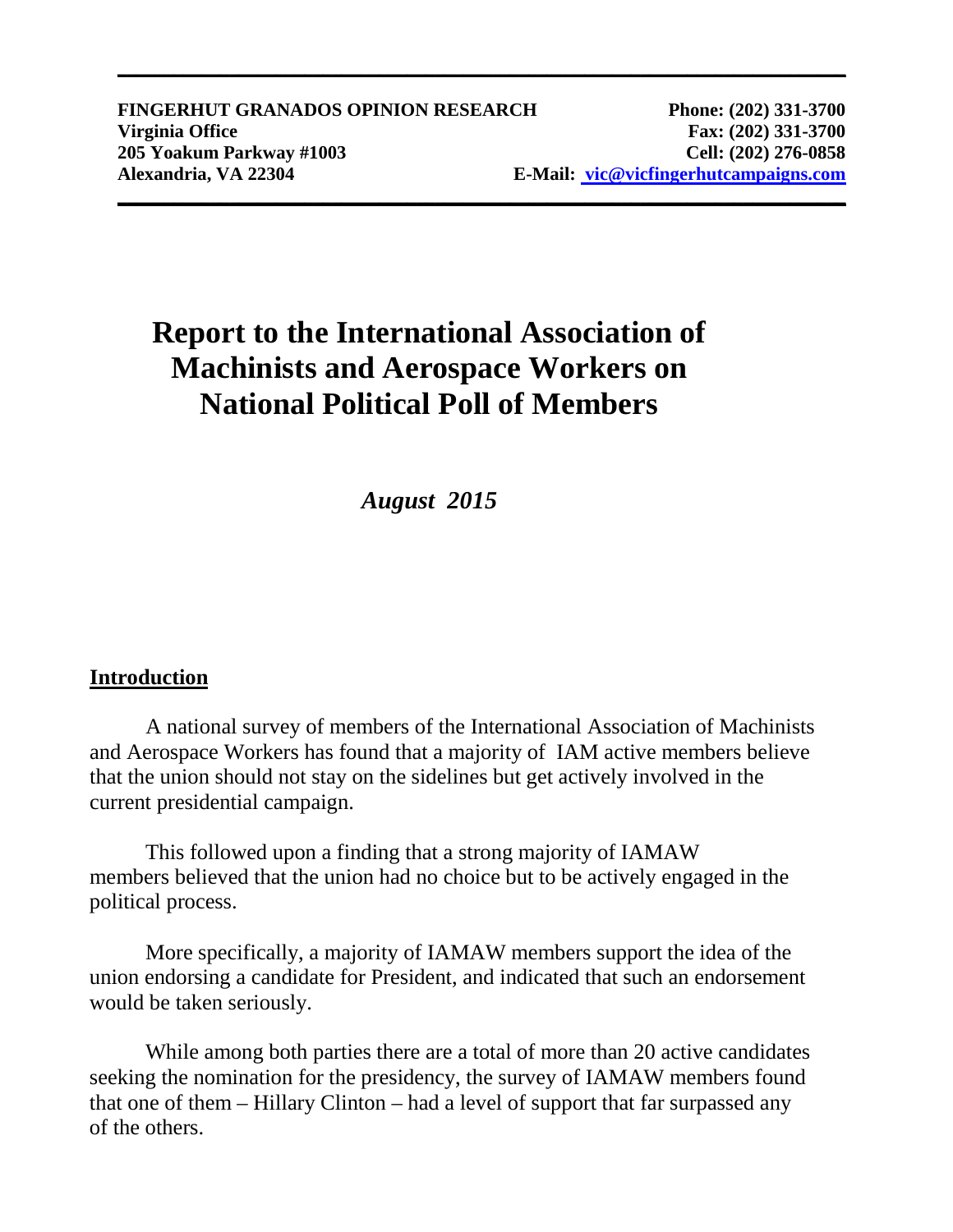Most importantly, from a practical political standpoint, Clinton was heavily supported by the most active political participants in the union.

The survey involved a random selection of 1,700 currently active IAMAW members, covering all regions of the country and all demographic groups in the membership (age, gender, ethnicity, length of membership, etc.)

The key findings of this extensive survey of the membership can be seen below:

#### *"Get Involved in the Current Race for the Presidency Or Wait on the Sidelines?"*

By a nearly 2-1 margin (60-31 percent), active IAMAW members felt that it was not a good idea for the union to wait on the sidelines until the two parties had chosen their candidates for president and then get involved, but rather *"it was important that the union get involved in the presidential selection process early to make its full influence felt...and press the issues important to the Machinists and their members"* (!!)

Support for early IAMAW involvement in the nominating process was felt widely throughout the union by all major demographic groupings – by age, gender, ethnicity, and all regions of the country.

#### **Does That Mean Endorsing a Candidate?**

In a more focused probe, IAMAW members were asked whether that meant actually endorsing a candidate for president.

The response:

By an overwhelming 3-1 margin (58-19 percent), members said they supported the idea of the union endorsing a candidate for president.

Importantly, those members most actively involved in participating in the political process were *most supportive* of such a union endorsement.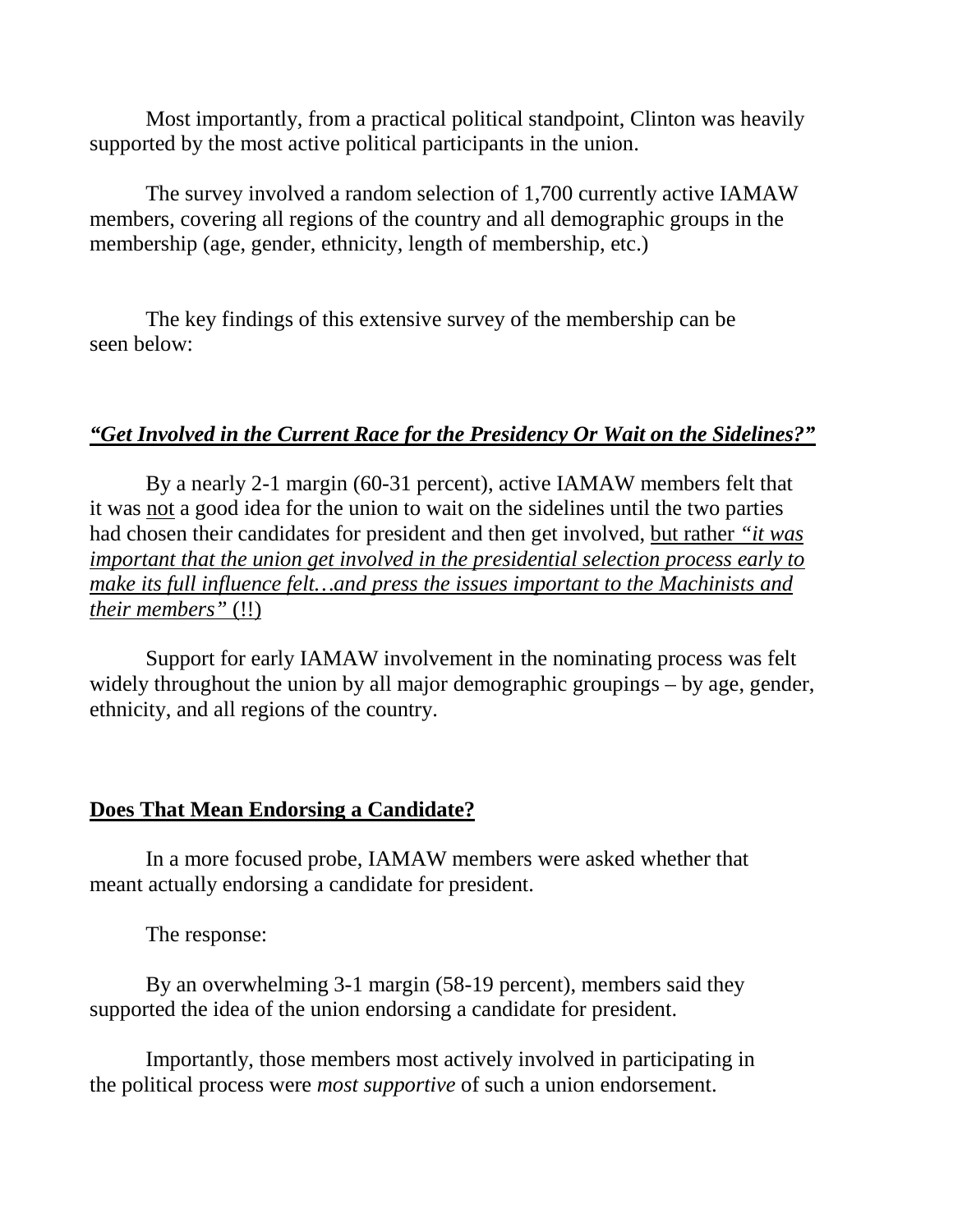Thus, among those members who usually or always voted in party primaries or attended party caucuses (either Democratic or Republican ones !!), 63 percent indicated they would support the union endorsing a presidential candidate.

This high support figure for a union endorsement rose even further (to 69 percent) among members who contributed to the union's MNPL program, and to a full 72 percent of the members who had worked in union-backed or supported political campaigns in the past!

And those members who felt that it was *"very important"* that the union have a strong political program favored a union endorsement by a massive 76-9 percent margin.

Support for a union endorsement was found among all age, ethnic and regional groupings within the union.

(Not surprisingly, the *least* enthusiastic group in the union favoring a union presidential endorsement was self-identified Independents – although even among this generally more non-political group, a union presidential endorsement was supported by a 37-33 percent margin. )

Supporting an active union role in the political process was perfectly consistent with other findings of the survey.

Thus, an overwhelming majority of IAMAW members felt it was important for the Machinists to have a strong political program.

By a massive 78-13 percent margin, IAMAW members felt that it was either *"somewhat important*" (29 percent) or *"very important"* (50 percent !!) that the Machinists have a strong political program, while only 13 percent indicated they felt that *"it was not all that important."*

Again, strong majority support for a strong Machinist political program was expressed by all age, gender, ethnic and other demographic and political groups in the union, including, interestingly, IAMAW members who were Republicans, among whom 74 percent felt such a strong program was important (with 44 percent saying it was *"very important"*).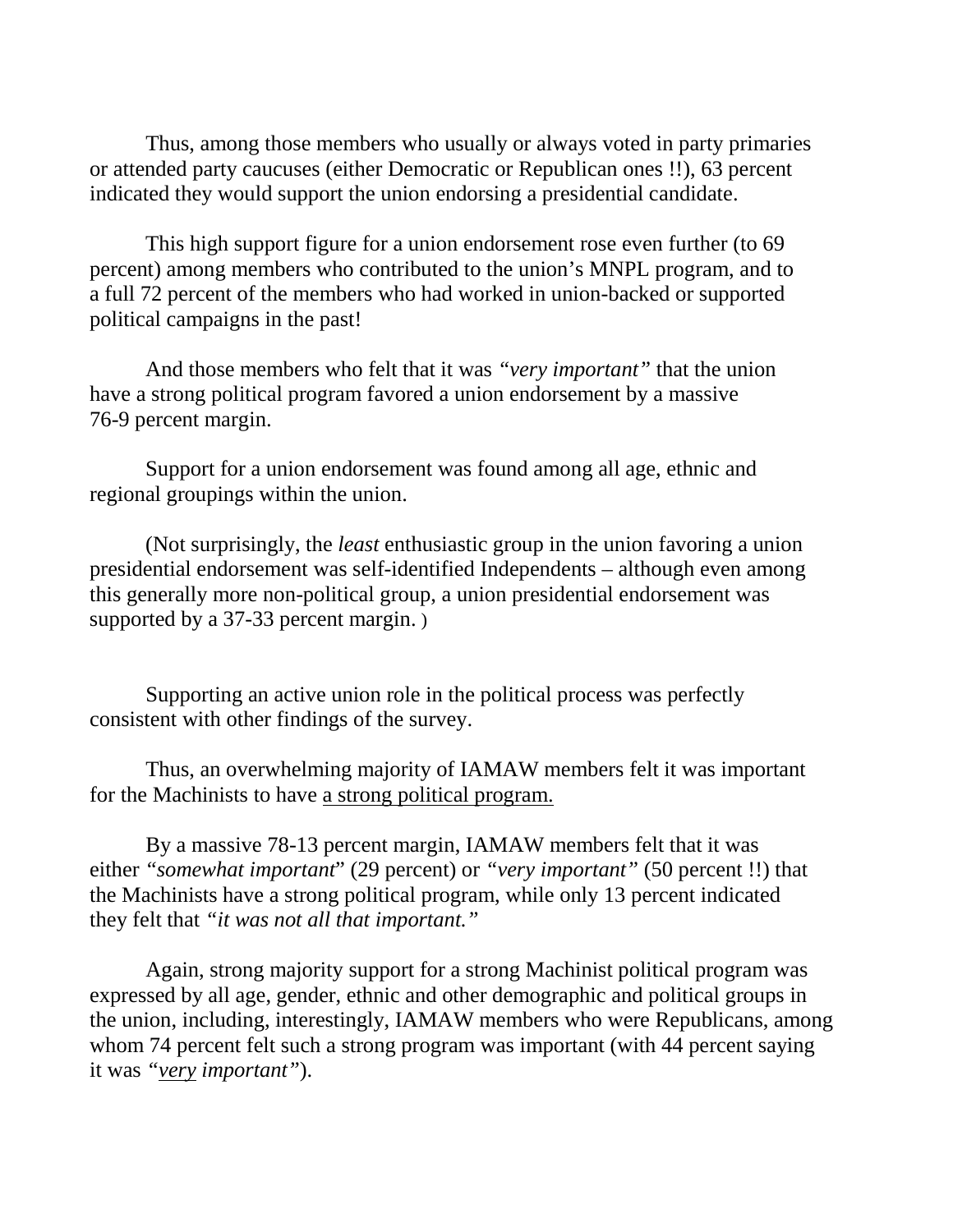A suggested *alternative* position *that "some people say that the union spends too much time and effort on politics, and it should just deal with workplace issues,"* was substantially rejected by over a 2-1 margin (58-24 percent).

#### **Choice for President**

With a total of over 20 active candidates for the presidency (including at least five Democrats), Clinton was by far the preferred choice of members for president over any other candidate.

She outpaced the entire field by margins of well over 2-1.

Thus, even *combining* the choices for both Democratic and Republican candidates, Clinton received support for a union endorsement of nearly 50 percent (48 percent) of the entire IAMAW membership.

While Clinton is by far the preferred choice for President among the union as a whole, **she was particularly favored among members who are Democrats, and, most critically, among those IAMAW members who are the most active participants in the political process**.

Thus, among Democrats, the figures were quite dramatic.

Among IAMAW members who are Democrats, Hillary Clinton is the overwhelming choice for President, leading Bernie Sanders by a 6-1 margin.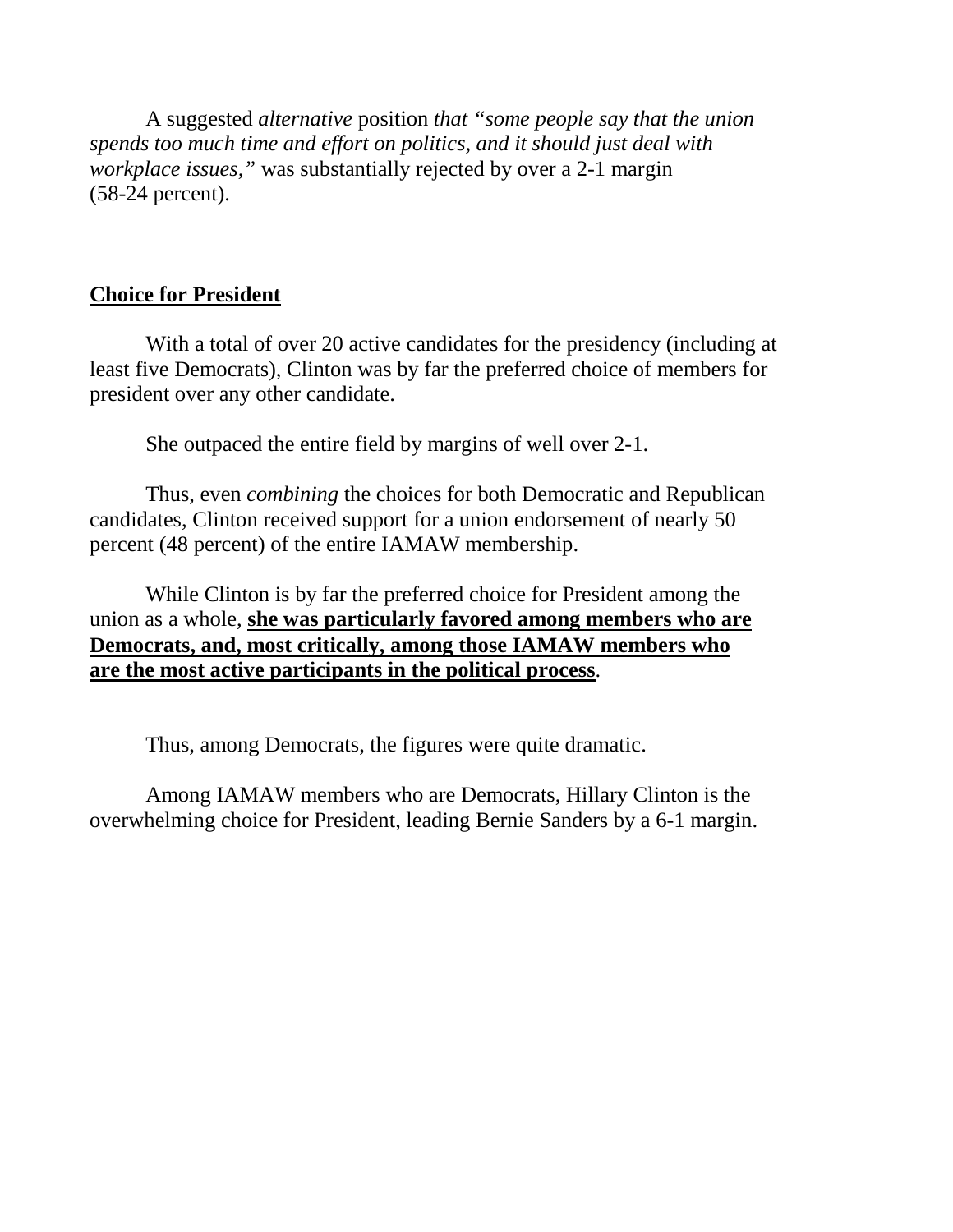Among all Democrats with a choice, the specific results were:

Perhaps even more meaningful *in terms of practical politics*, Clinton is more markedly supported by committed and activist Democrats in the union, including those most likely to participate in Democratic primaries and caucuses.

Thus:

-- Among IAM members who say they are **very strong Democrats**, Clinton gets 82 percent support as the preferred candidate, while Sanders gets 11 percent, and Biden 5 percent.

-- Among Democrats who **always or usually vote in Democratic primaries** or participated in Democratic Party caucuses, Clinton is the preferred choice, with 77 percent...while Sanders gets 14 percent, and Biden gets 8 percent.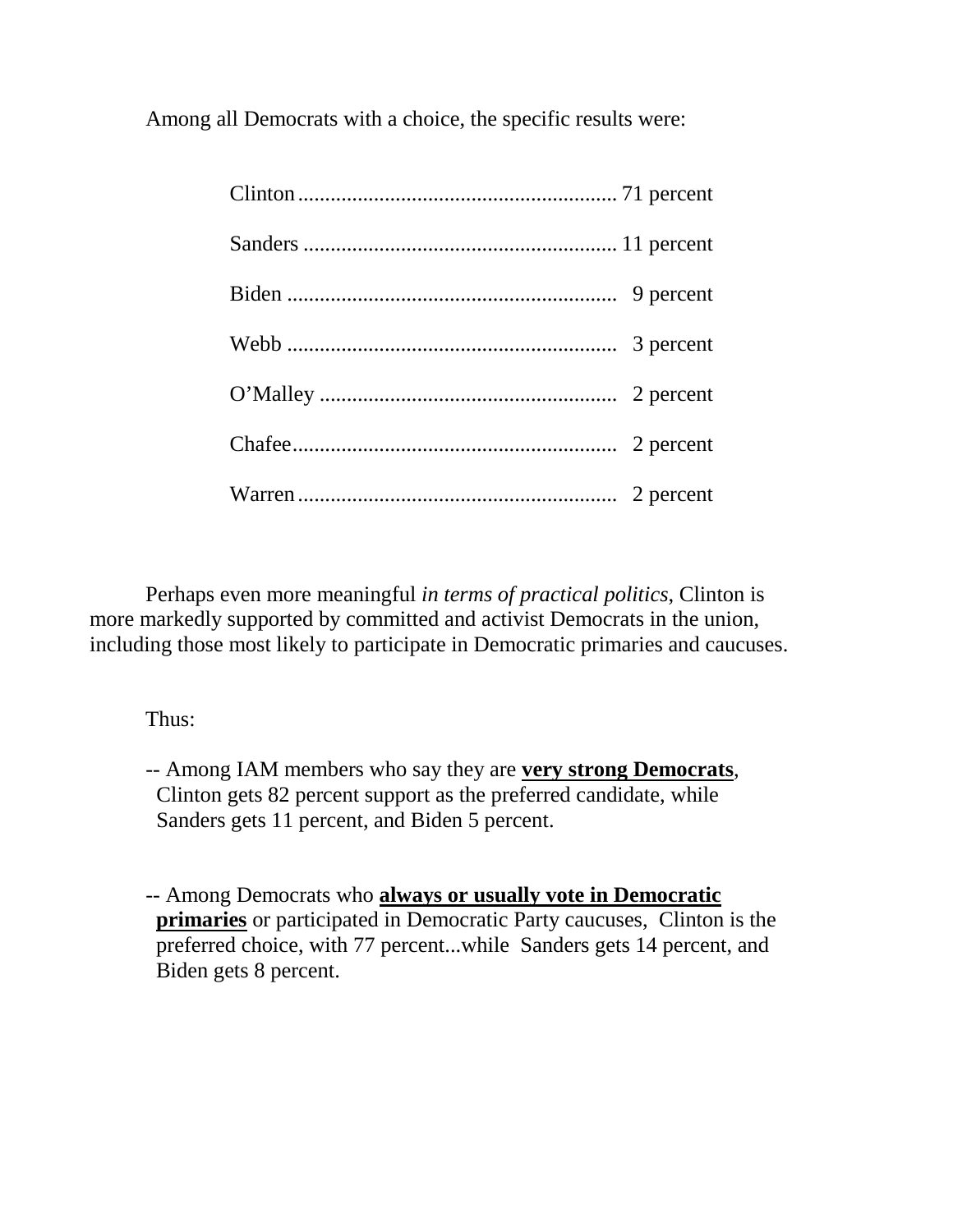## **How Important Would A Union Endorsement Be to IAMAW members?**

Asked *"how important would the Machinist endorsement be to you if the IAM did endorse a candidate for President because they thought the candidate supported issues and positions important to IAM members,"* over 70 percent responded that such a union endorsement would be either *"fairly important"* (32 percent) or *"very important"* (39 percent) to them.

#### **A Final Word: Perceptions of the Parties and the Workplace**

The survey also included several basic tests of IAMAW members' attitudes toward the parties and their basic positioning on workplace issues.

Regarding the parties, IAMAW members -- by a margin of over 2-1 - believed that the Democratic Party *"better represented the interests of working people"* than the Republicans.

A similar Democratic margin of more than 2-1 over the Republican Party emerged when members were asked *"which party was more likely to be on your side at the workplace?"*

Interestingly, when focused on a **very specific set of possible workplace situations** in the future, such as *"which party was more likely to be on your side in a fight for a better contract or in trying to organize a new workplace?"...* the Democratic Party margin leaped to over 3-1 -- with even many self-identified Republicans indicating the Democrats were more likely to be on their side in that set of workplace-centered circumstances.

#### **A "Sticking Together" Unity Message -- Does It Work?**

Finally, while the main purpose of the survey was to identify levels of support for a union endorsement and to identify the favored candidate for such support, the survey also tested members' attitudes toward the current political and economic situation in America – and whether message frames calling for worker and IAM unity resonated.

The result was highly positive.